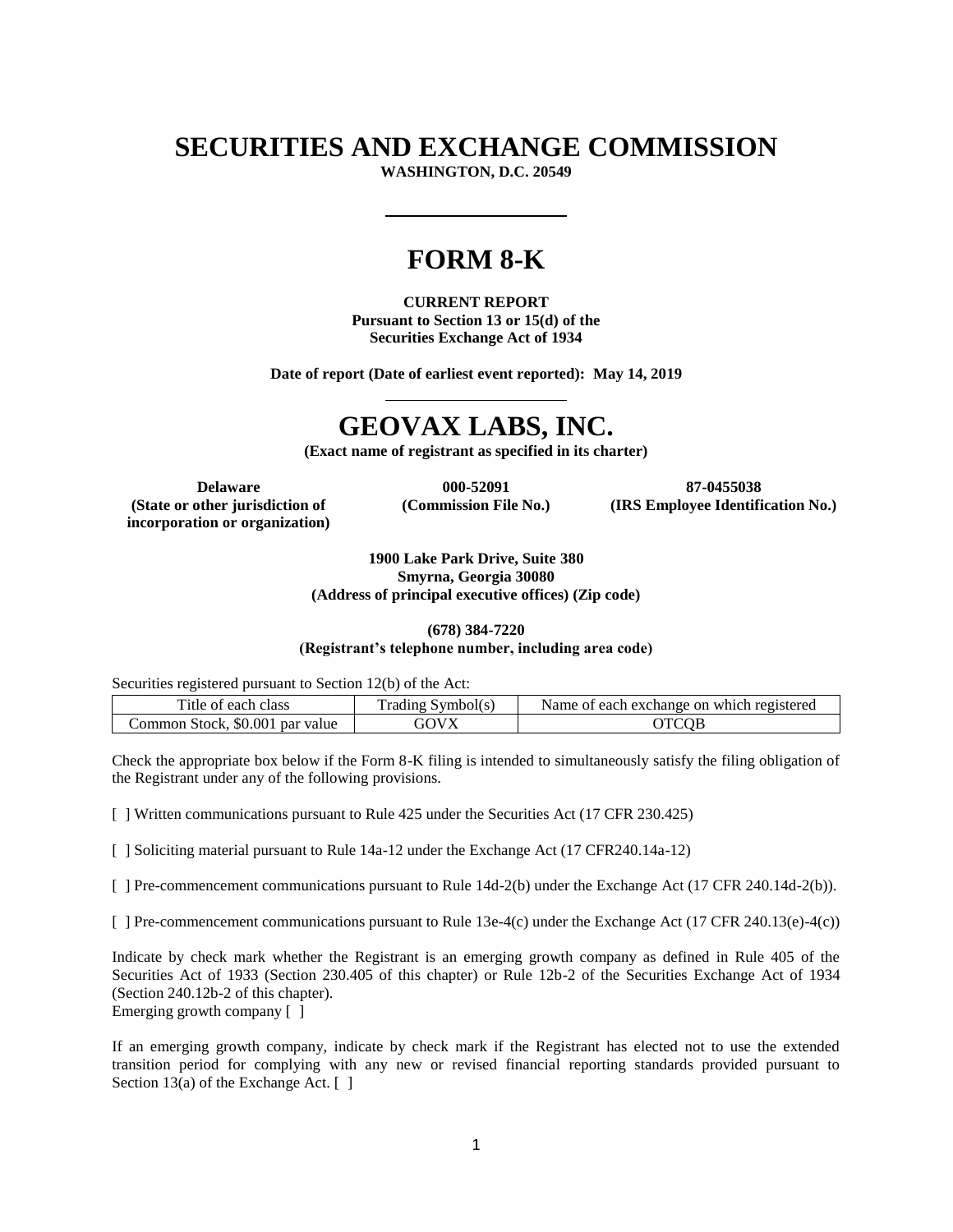This Form 8-K and other reports filed by GeoVax Labs, Inc. (the "Company") from time to time with the Securities and Exchange Commission (collectively the "Filings") contain forward-looking statements and information that are based upon beliefs of, and information currently available to, the Company's management as well as estimates and assumptions made by the Company's management. When used in the Filings, the words "anticipate", "believe", "estimate", "expect", "future", "intend", "plan" or the negative of these terms and similar expressions as they relate to the Company or the Company's management identify forward-looking statements. Such statements reflect the current view of the Company with respect to future events and are subject to risks, uncertainties, assumptions and other factors relating to the Company's industry, operations and results of operations and any businesses that may be acquired by the Company. Should one or more of these risks or uncertainties materialize, or should the underlying assumptions prove incorrect, actual results may differ significantly from those anticipated, believed, estimated, expected, intended or planned. Except as required by law, the Company does not undertake to update its forwardlooking statements.

#### **Item 2.02 Results of Operations and Financial Condition**

On May 14, 2019 we issued a press release reporting our results of operations for the quarter ended March 31, 2019. A copy of the press release is attached to this Current Report.

#### **Item 9.01 Financial Statements and Exhibits**

Exhibit 99.1 Press Release

#### **SIGNATURE**

Pursuant to the requirements of the Securities Exchange Act of 1934, the Registrant has duly caused this Current Report to be signed on its behalf by the undersigned hereunto duly authorized.

Dated: May 14, 2019

GEOVAX LABS, INC.

By:/s/ Mark W. Reynolds Mark W. Reynolds Chief Financial Officer

5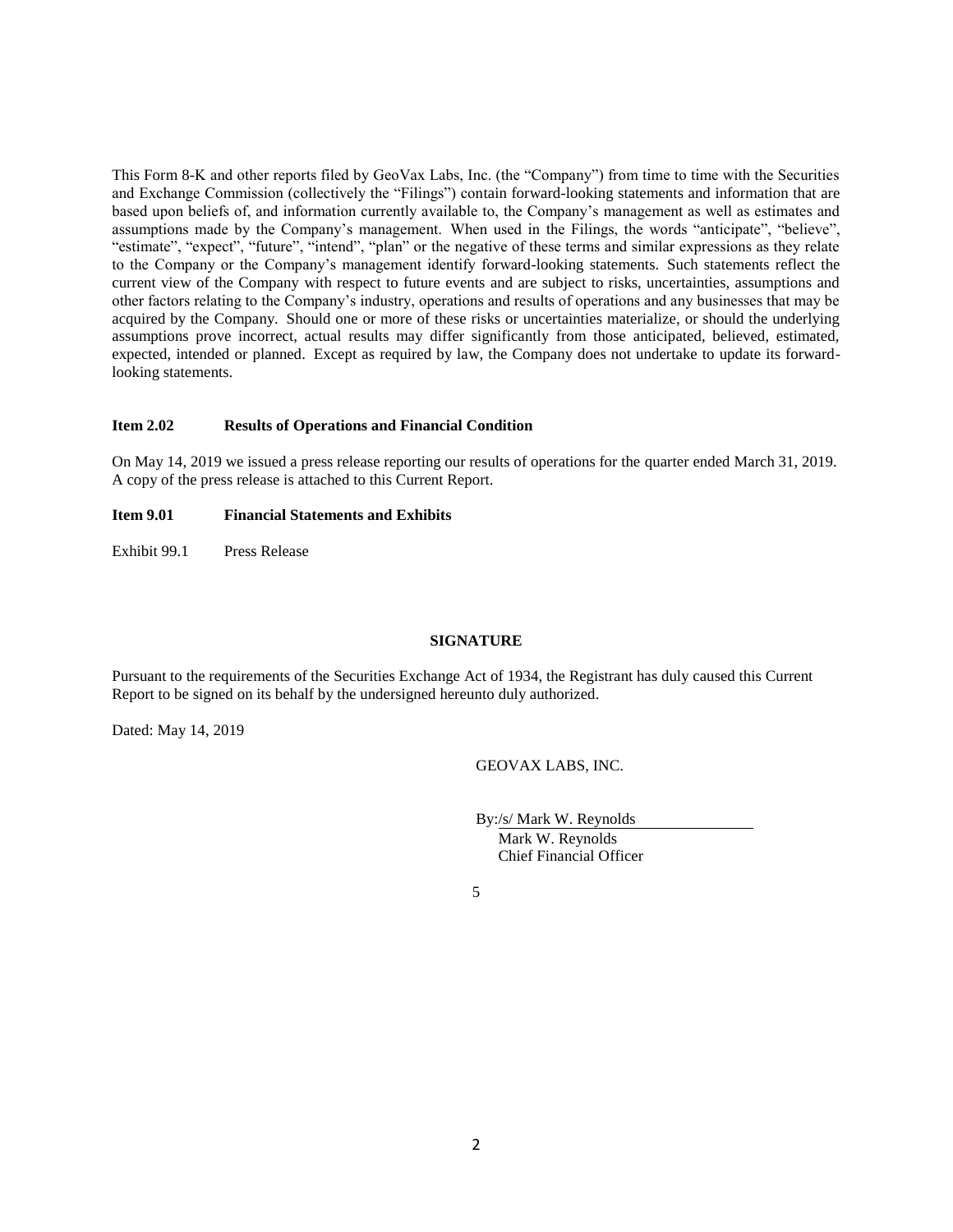

# **GeoVax Reports 2019 First Quarter Financial Results and Highlights Corporate Development Progress**

**ATLANTA, GA, May 14, 2019** – GeoVax Labs, Inc. (OTCQB: GOVXD), a biotechnology company developing human vaccines, today announced its financial results for the three months ended March 31, 2019 and provided an update on its corporate development progress.

David A. Dodd, GeoVax's President and CEO, commented, "To date during 2019, we continue to make progress in several of our key focus areas despite the limited capital resources which have constrained our activities. Nonetheless, through the efforts of our dedicated staff here are a few recent examples of our collaboration and funding achievements:

- **Cancer Immunotherapy** We continued our work with Leidos, Inc. under our collaboration to evaluate delivery of Leidos' novel PD-1 checkpoint inhibitors with our MVA-VLP platform for multiple immunotherapeutic vaccine candidates;
- **Malaria Vaccine** We expanded our relationship with Leidos to include development of malaria vaccine candidates supported under a contract to Leidos from the United States Agency for International Development (USAID) Malaria Vaccine Development Program (MVDP);
- **Lassa Fever Vaccine** We continued our progress in this program with support from a U.S. Department of Defense grant to advance the vaccine through nonhuman primate testing and manufacturing process development in preparation for human clinical trials;
- **Zika, Lassa, Ebola and Marburg Vaccines, Unique Delivery** We began a collaboration with Enesi Pharma related to their novel, needle-free ImplaVax® device. We expect this program to result in development of thermostable solid-dose needle-free vaccines for a variety of infectious diseases;
- **HIV Preventive Vaccine** We are progressing to the next stage of human clinical testing with support from the HIV Vaccine Trials Network (HVTN) and funding from the National Institute of Allergy and Infectious Diseases (NIAID). We expect HVTN to begin the next study (HVTN 132) within the next several months;
- **HIV "Cure" Program**; Our collaboration with American Gene Technologies International, Inc. (AGT), for use of our vaccine in combination with AGT's gene therapy for development of a functional cure for HIV, is on track to enter human clinical trials sponsored by AGT during the second half of 2019. We also are continuing discussions with other consortiums for the use of our vaccine in similar efforts toward developing a cure for HIV infection;
- **Joint Development Collaborations**  We continue to engage in promising discussions related to various joint development collaborations that may result in full product development agreements, as well as strategic investments by potential partners.

Mr. Dodd continued, "We are intent upon entering clinical development status for one or more of our development programs within the next 12-18 months, expanding beyond and building upon, our HIV clinical trials. To that end, our goals include restructuring our equity capital, including new capital investment, with our shares trading on a more acceptable stock exchange (e.g. Nasdaq) that will support and sustain the level of operational investment necessary to proceed into human clinical trials. On May 2, 2019, we took one step toward realizing this goal by effecting a one-for-five hundred (1:500) reverse split of our common stock, following shareholder approval of the reverse split on April 15. While this may be an unpopular action among some of our shareholders, it is necessary to ensure our access to the capital critical to continue with and, more importantly, to accelerate our promising product development. There is still additional work needed to be done before we can realistically achieve a Nasdaq listing and a larger capital raise, but that remains our goal and we are confident we will be successful – the promise of our science is too good for us to fail."

### **Financial Review**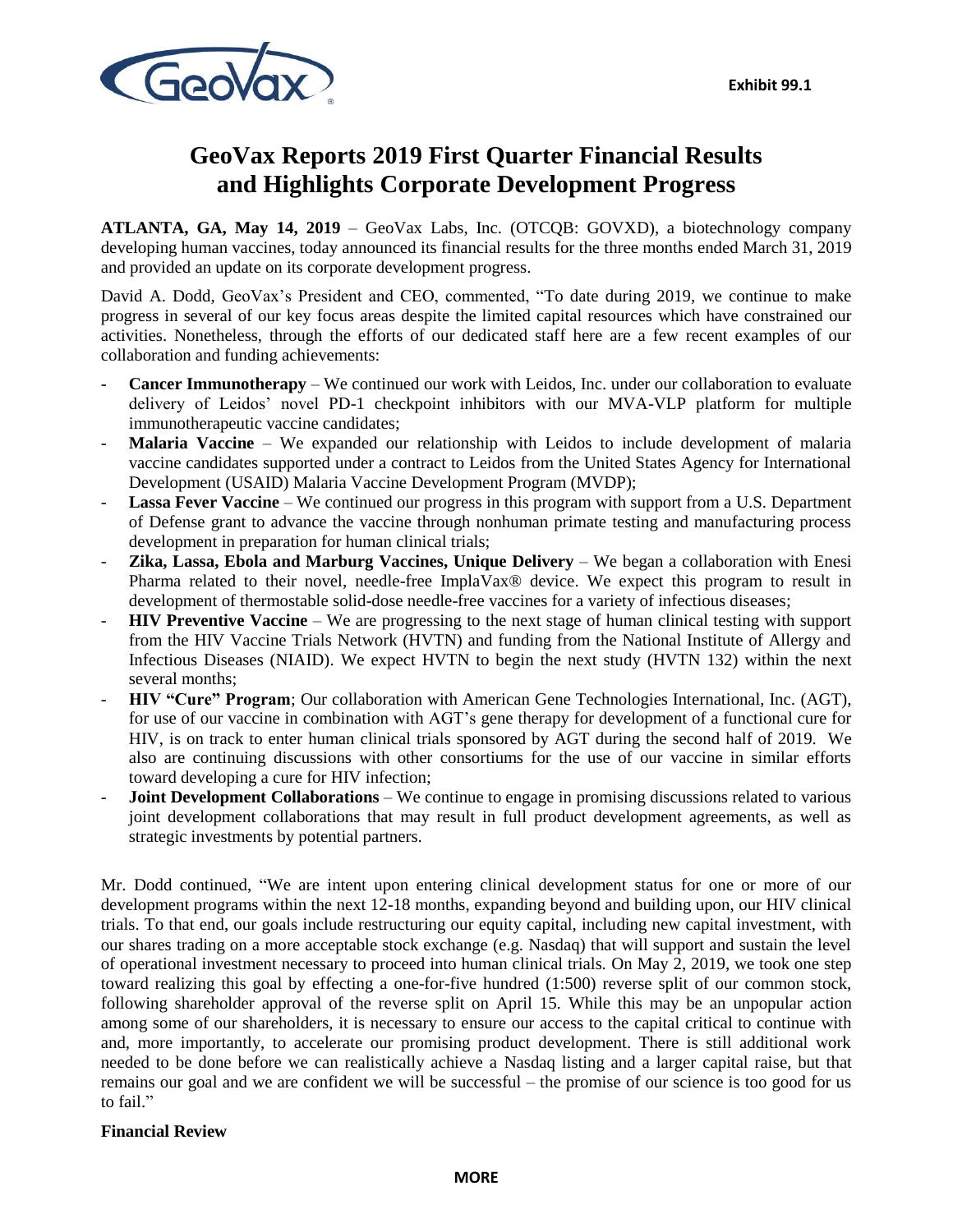GeoVax reported a net loss for the three months ended March 31, 2019 of \$701,454, or \$1.43 per share, based on 491,707 weighted-average shares outstanding. For the three months ended March 31, 2018, the Company reported a loss of \$621,813, or \$2.50 per share, based on 248,340 weighted-average shares outstanding. The Company reported revenues of \$364,232 for the three months ended March 31, 2019, primarily related to grants from the NIH. This compares to \$221,299 of grant revenues reported for the same period in 2018. Research and development (R&D) expenses were \$555,718 for the three months ended March 31, 2019, compared with \$486,994 for the comparable period in 2018. General and administrative (G&A) expenses were \$510,064 and \$357,228 for the three months ended March 31, 2019 and 2018, respectively. Cash balances were \$175,985 at March 31, 2019, as compared to \$259,701 at December 31, 2018.

Summarized financial information is attached. Further information concerning the Company's financial position and results of operations are included in its Quarterly Report on Form 10-Q filed with the Securities and Exchange Commission.

### **About GeoVax**

GeoVax Labs, Inc. is a clinical-stage biotechnology company developing human vaccines against infectious diseases and cancer using a novel patented Modified Vaccinia Ankara-Virus Like Particle (MVA-VLP) based vaccine platform. On this platform, MVA, a large virus capable of carrying several vaccine antigens, expresses proteins that assemble into VLP immunogens within (*in vivo*) the person receiving the vaccine. The production of VLPs in the person being vaccinated mimics virus production in a natural infection, stimulating both the humoral and cellular arms of the immune system to recognize, prevent, and control the target infection. The MVA-VLP derived vaccines elicit durable immune responses in the host similar to a live-attenuated virus, while providing the safety characteristics of a replication-defective vector.

GeoVax's current development programs are focused on preventive vaccines against HIV, Zika Virus, hemorrhagic fever viruses (Ebola, Sudan, Marburg, and Lassa), and malaria, as well as therapeutic vaccines against chronic Hepatitis B infections and cancers. The Company has designed the leading preventative HIV vaccine candidate to fight against the subtype of HIV prevalent in the larger commercial markets of the Americas, Western Europe, Japan, and Australia; this program is currently undergoing human clinical trials managed by the HIV Vaccine Trials Network (HVTN) with the support of the National Institutes of Health (NIH). GeoVax's HIV vaccine is also part of collaborative efforts to develop an immunotherapy as a functional cure for HIV. For more information, visi[t www.geovax.com.](http://www.geovax.com/)

#### *Forward-Looking Statements*

*Certain statements in this document are "forward-looking statements" within the meaning of the Private Securities Litigation Reform Act. These statements are based on management's current expectations and are subject to uncertainty and changes in circumstances. Actual results may differ materially from those included in these statements due to a variety of factors, including whether: GeoVax can develop and manufacture its vaccines with the desired characteristics in a timely manner, GeoVax's vaccines will be safe for human use, GeoVax's vaccines will effectively prevent targeted infections in humans, GeoVax's vaccines will receive regulatory approvals necessary to be licensed and marketed, GeoVax raises required capital to complete vaccine development, there is development of competitive products that may be more effective or easier to use than GeoVax's products, GeoVax will be able to enter into favorable manufacturing and distribution agreements, and other factors, over which GeoVax has no control. GeoVax assumes no obligation to update these forward-looking statements and does not intend to do so. More information about these factors is contained in GeoVax's filings with the SEC including those set forth at "Risk Factors" in GeoVax's Form 10-K.*

#### **Contact:**

GeoVax Labs, Inc. investor@geovax.com 678-384-7220

### **FINANCIAL TABLES FOLLOW**